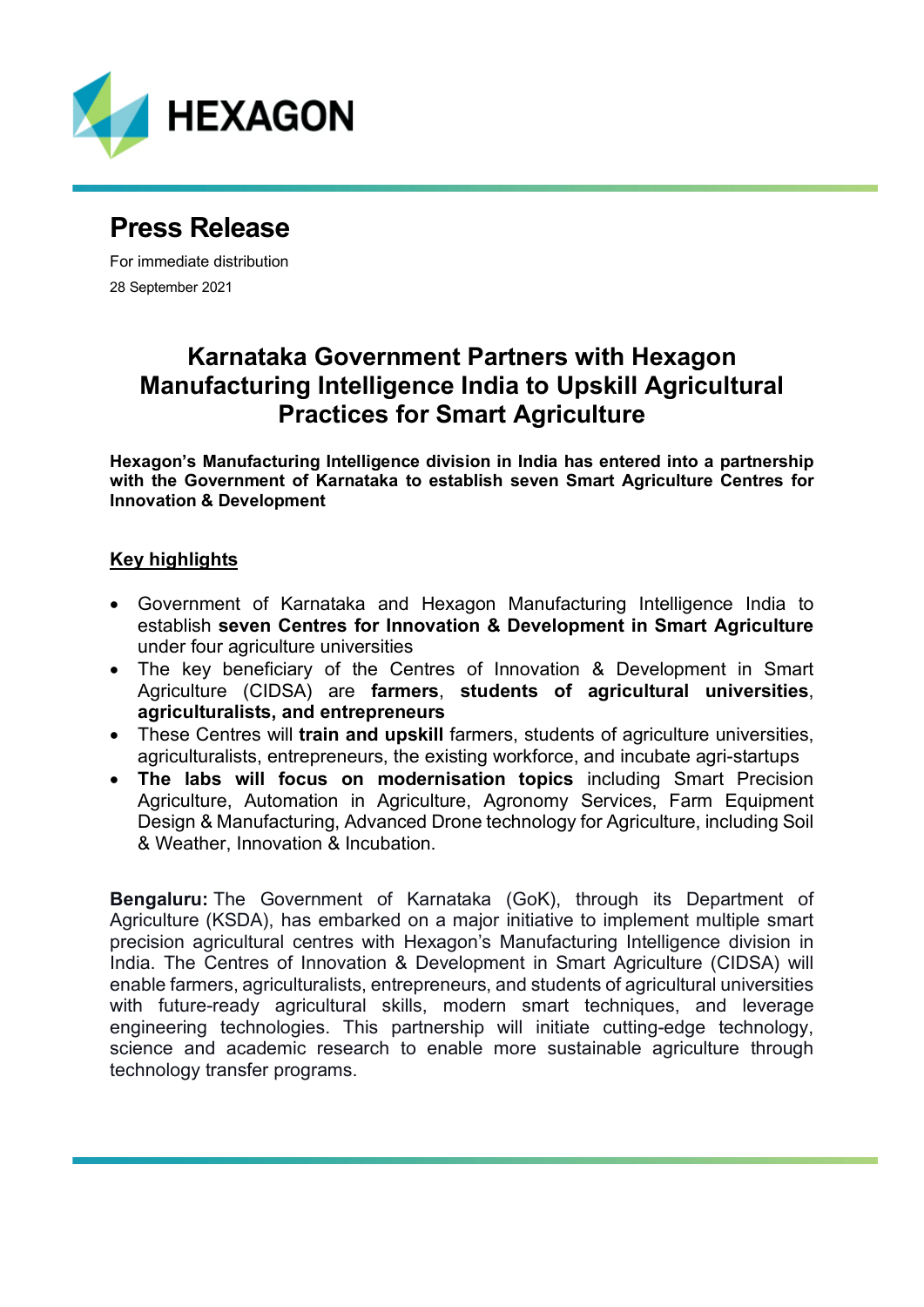

Hexagon's Skill Development team helps develop and acquire new skills to deliver smart agriculture technology with state-of-the-art solutions that facilitate the full potential of agricultural assets, driving significant gains in efficiency, productivity, and sustainability. The Company's solutions convert data into intelligent, actionable information that enables informed planning, efficient field operations, precision agriculture and machine control, and automated workflows to optimise operations. The new programs include the development of custom courses in various agriculture and automation topics, hands-on field-level engagements covering soil, weather, and local farming methodologies, "Train the Trainer" programs, and approaches for maintaining effective industry and village cooperation.

Agriculture is the primary source of livelihood for over half of India's population. India's share of agriculture and allied sectors in gross value added (GVA) stood at 18% in FY20. However, the agricultural industry faces challenges of poor productivity, poor production management, labour shortages, inadequate infrastructure, and lack of entrepreneurship. In addition, agriculture is marked by erratic and uneven rainfall, natural calamities, high pesticide residues in crops hindering exports, and a high percentage of drought-prone areas in the country.

Many farmers lack the knowledge of agricultural technologies that are shaping agricultural businesses globally. They also lack hands-on experience in these technologies, which is critical to accelerating agricultural business growth. Skilled labour and infrastructure are also less developed because agricultural education receives less attention than other engineering streams.

Karnataka State Department of Agriculture (KSDA) has been working with Agricultural Universities and agencies to create a roadmap that will help develop the sector. KSDA and Hexagon intend to address the requirement for modern practices in agriculture with the Centres for Innovation & Development in Smart Agriculture (CIDSA). The cost of implementing this project at seven centers under four agriculture universities strategically located across the state is IN₹ 770 crores, of which Hexagon Manufacturing Intelligence India, along with affiliates and partners, is contributing and investing 85% of the cost, and KSDA the remainder. The engagement with Hexagon is for a duration of three years. These Centres will train and upskill farmers, agriculturalists, entrepreneurs, students of agriculture universities, the existing workforce, and incubate agri-startups.

The labs will focus on key modernisation topics, including Smart Precision Agriculture, Automation in Agriculture, Agronomy, Farm Equipment Design & Manufacturing, Advanced Drone technology for Agriculture, Soil & Weather, Innovation & Incubation, among others.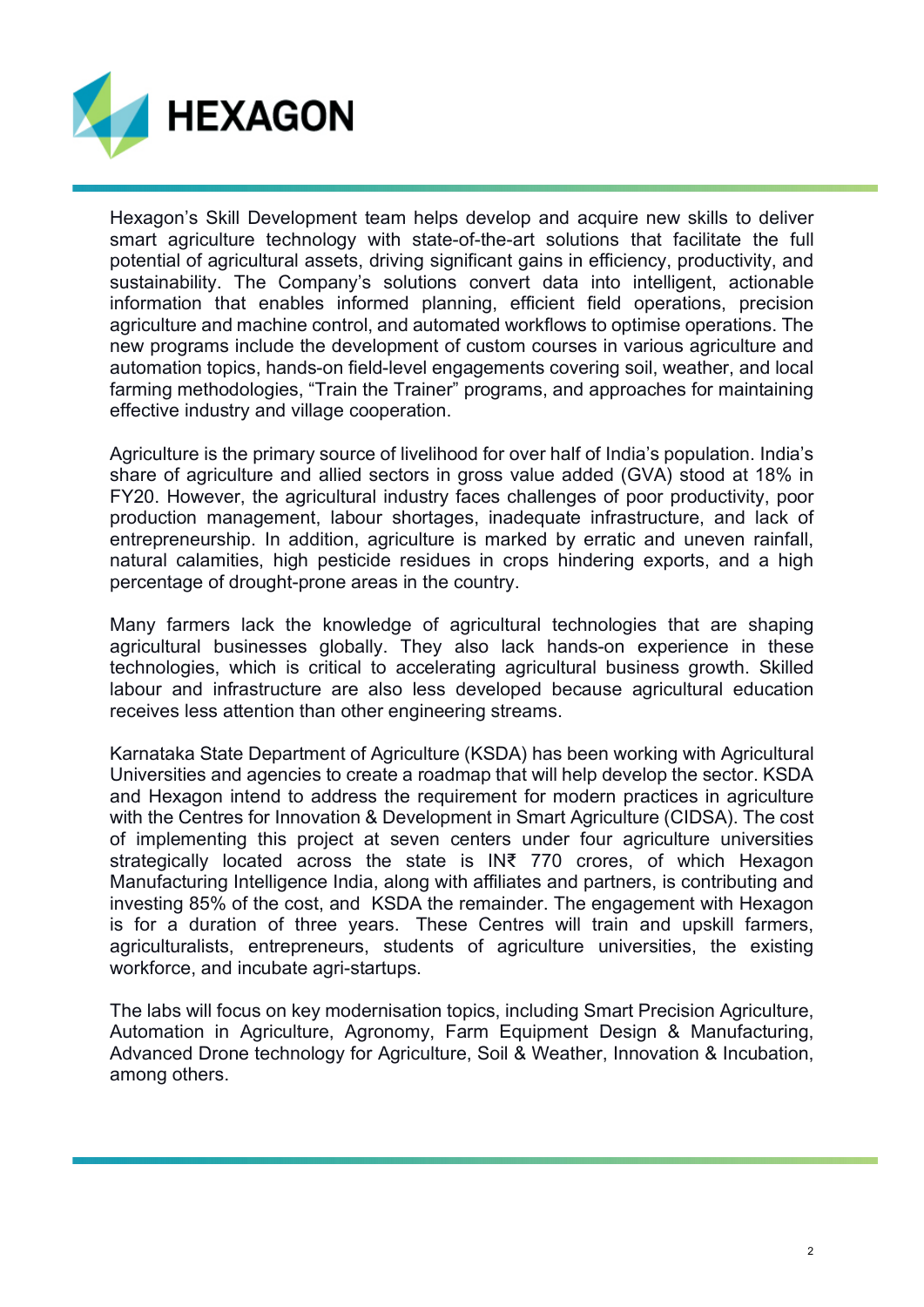

Farmers, with support from the CIDSA network and universities, would be helped to use technology to improve quality and quantity of produce, and obtain better remuneration. They would also be able to reduce post-harvest losses and be helped to use technologies for agro-processing and utilization. Intensive skill development of students of agricultural universities and young engineers, as well as activation of entrepreneurial-led employment opportunities for the youth by becoming an interface of technology deployment with farmers is a key focus of the engagement. This is expected to increase investment in the MSME sector for agricultural technologies and allied areas, leading to better economic performance of the Karnataka State and increased employment opportunities.

The Centres will also help to make the state agricultural sector more sustainable, profitable, and competitive through engineering and technological interventions. To encourage a groundswell of innovation, these Centres will help start-ups, budding entrepreneurs, and local Medium & Small enterprises with prototyping and research and encourage renewed investment in the region.

"This initiative by Hexagon is the right push that we need to start building a smarter agricultural industry in Karnataka," said the honourable Chief Minister of Karnataka, Mr. Basavaraj Bommai.

"Agriculture is the foundation of the economy of Karnataka. This will be a transformational initiative for the agriculture, farmers and agri-industries in the State," added the honourable Agriculture Minister, Government of Karnataka, Mr. B.C. Patil.

"I am pleased that after a thorough evaluation, we found Hexagon to have a comprehensive solution suite that covers all aspects of the industry. We are happy to partner with Hexagon to establish modern agricultural practices across the State," stated Dr. Rajkumar Khatri, Additional Chief Secretary of Agriculture Department.

"Hexagon is always looking to work with every sector to make a smart, sustainable future. I am thrilled that we can contribute to this forward-thinking project with the Government of Karnataka and build Centers for Innovation & Development in Smart Agriculture (CIDSA)," said Sridhar Dharmarajan, Executive Vice President and Managing Director, Hexagon's Manufacturing Intelligence division in India. "The need of the hour is upskilling our talented resources, who are our future."

**Contact:** Dr. Kaustubh Nande, Director of Marketing Email: kaustubh.nande@hexagon.com